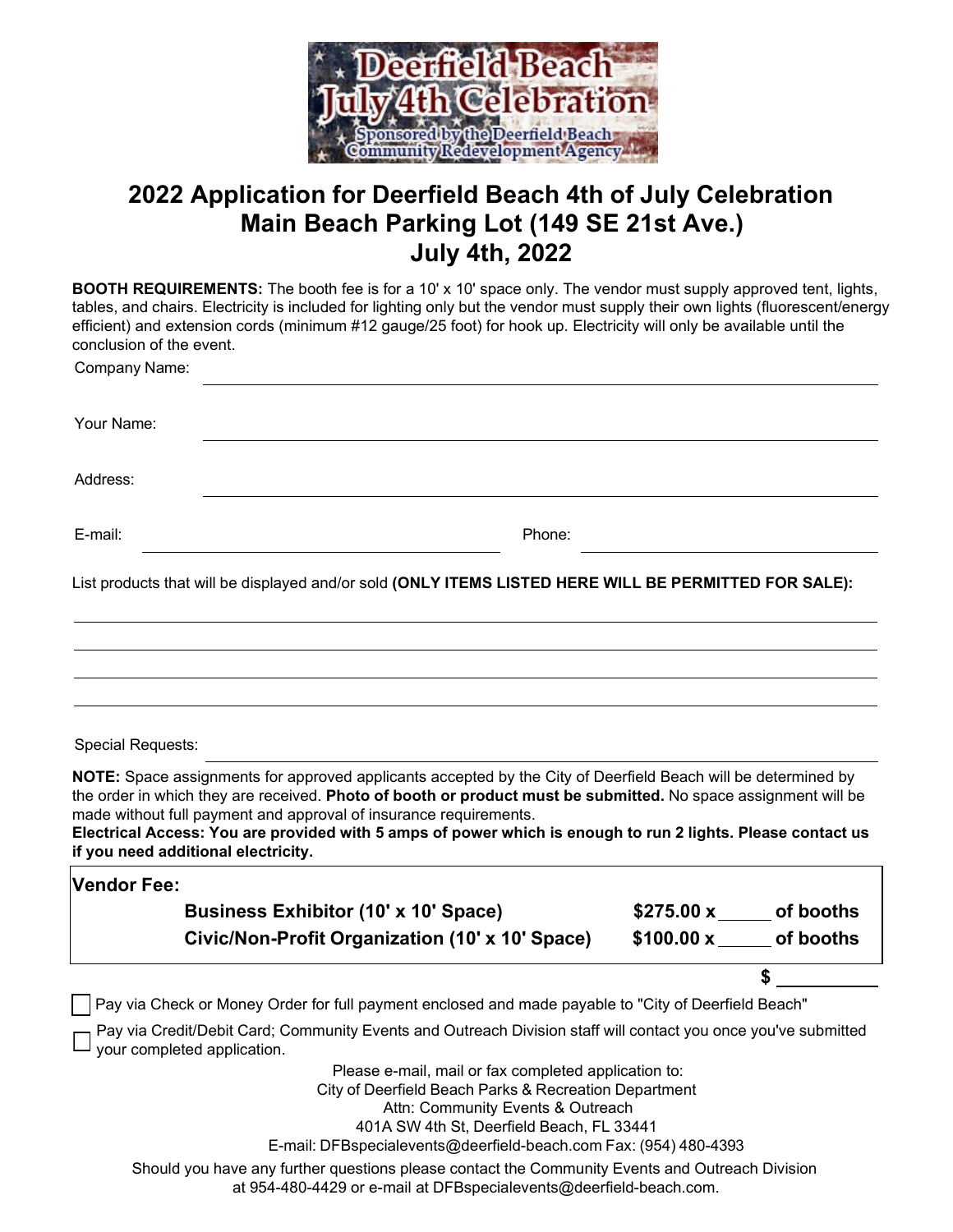

## **VENDOR RULES AND REGULATIONS**

SIGN AND DATE THIS FORM AND SUBMIT WITH YOUR APPLICATION

 Set-Up: Monday, July 4th 7:00 AM - 11:00 AM Breakdown: Monday, July 4th beginning at 10:00 PM Festival Hours: Event: Monday, July 4th 12:00 PM - 10:00 PM

- $\mathbf{1}$ . 1. Tent must be 10' x 10' in good condition and you **must** use weights as no stakes are allowed. You must include a photo of your booth or product for placement.
- $2.$ 2. Set-up is from 7:00 AM - 11:00 AM. **ALL VEHICLES MUST BE REMOVED BY 11:00 AM.**
- 3. You, your staff, and your booth must remain neat, clean and kept in an orderly fashion. Only one vendor is allowed per space. Exhibits and displays must be contained within your booth space. Conduct and displays must be appropriate. No garbage/boxes/etc. may be in view. All boxes must be broken down before discarding.
- 4. Vendors are responsible for having appropriate licenses and collecting sales tax.
- 5. No beverages may be sold by any vendor unless specifically approved on the application.
- 6.<br>7. No handmade signs are allowed. If using tables, make sure they are properly covered.
- 7. **Once your application is approved no refunds will be issued.**
- 8. The event staff and the City of Deerfield Beach will not be liable for any losses or damages of any kind that occur at your booth.
- 9. **There are no refunds on deposits or cancellations of the event due to rain or acts of nature.**
- $10.$ 10. Only items listed and approved on this application will be allowed to be sold at the event.
- $11.$  conduct business in a normal speaking voice. Failure to comply will result in forfeiture of booth space. IF you play music, the volume must be at a level that allows the adjacent vendors, staff members, and the public to
- $12<sub>1</sub>$ You must adhere to hours for the event Monday, July 4th from 12:00 PM to 10:00 PM. Early breakdown will result in exclusion from ANY future City of Deerfield Beach events.
- $13.$  City of Deerfield Beach and all sponsors from all claims, liabilities, costs, expenses and damages which may result 13. Each company/organization participating in the 4th of July Celebration shall indemnify and hold harmless, the from the operation during the event.

## **APPLICATION CHECKLIST:**

Completed vendor application including signed Vendor Rules and Regulations.

Provide the attached signed Background Affidavit  $\Box$  Photos of your booth/merchandise

Postage paid envelope **ONLY** if you would like your photos returned

 $\Box$  Full payment enclosed for application booth fee  $\Box$  Paying via credit/debit card for application booth fee

 by all management's rules and regulations. I understand this contract will be legally binding between two parties once the application has been accepted. Vendors should insure their own exhibit and display materials. The City of Deerfield Beach does not and will not assume liability for theft, injury, or any other accident that may occur during the event to I am entering into a contract to participate in the City of Deerfield Beach 4th of July Celebration on July 4, 2022. I agree visitors or vendors.

| Vendor Signature: | Date: |  |
|-------------------|-------|--|
|-------------------|-------|--|

 Please e-mail, mail or fax completed application to: City of Deerfield Beach Parks & Recreation Department 401A SW 4th St, Deerfield Beach, FL 33441 Attn: Community Events & Outreach